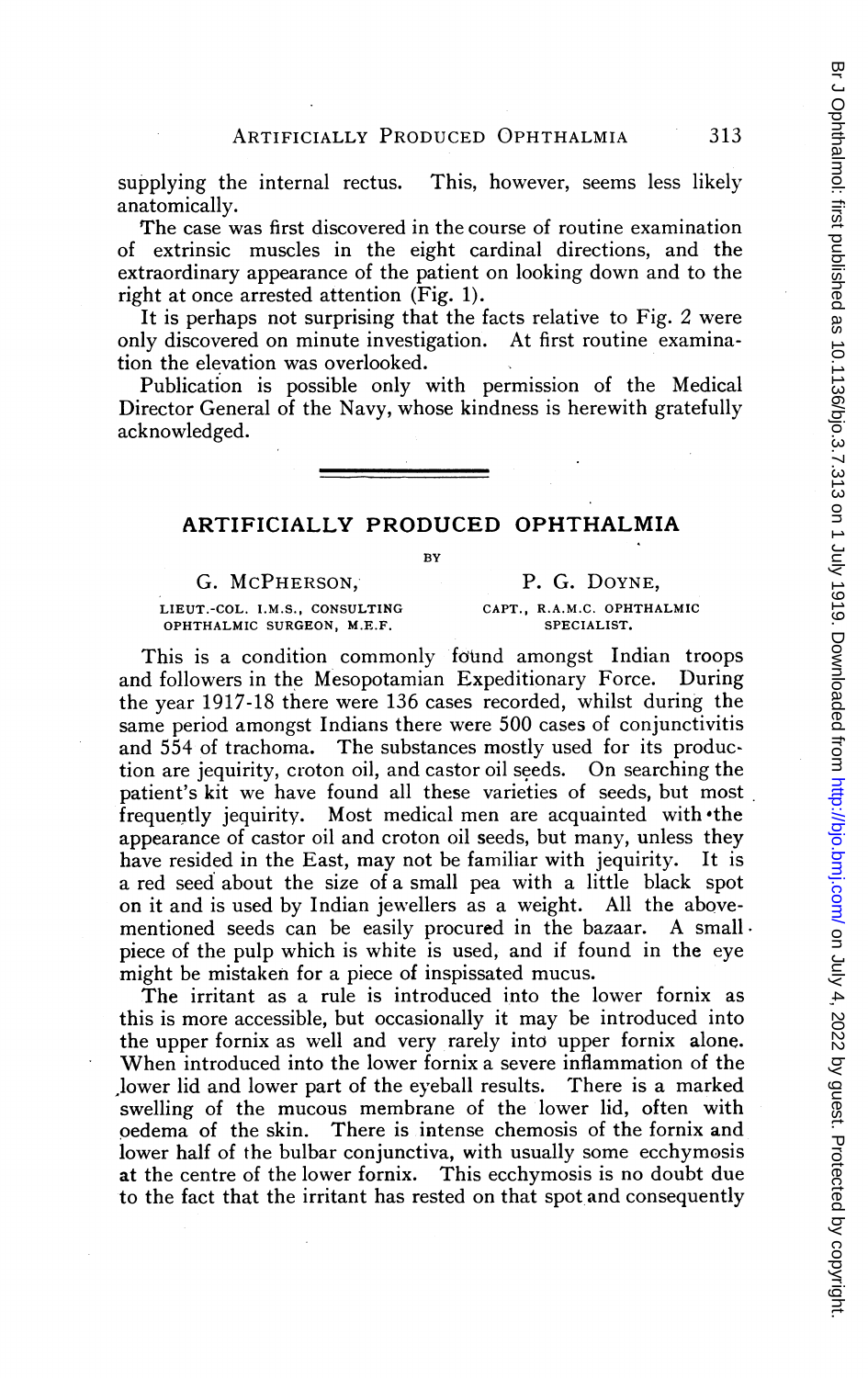## 314 THE BRITISH JOURNAL OF OPHTHALMOLOGY

the inflammation is more intense there. Where the inflammation is more severe a slough is formed at the centre of the fornix. The slough may extend on to the mucous membrane of the lower lid and the lower part of the bulbar conjunctiva. The mucous membrane of the upper lid and the upper part of the eyeball is almost normal in appearance except in those cases where the irritant has been inserted under the upper lid. One can often see long after the inflammation has subsided, the trace of a former artificial ophthalmia in the presence of a partial symblepharon at the site of a former slough.

One of the most striking features of this disease is the absence of or the slightness of the discharge. Such an intense inflammation due to bacterial causes would, at least after a few days, give rise to a profuse discharge.

When the irritant is stopped the inflammation clears up with remarkable rapidity. In a few days it is difficult to recognize the case as having been one of artificial ophthalmia.

The cornea is very rarely affected and remains bright and clear. This is in marked contrast to gonorrhoeal ophthalmia, in which with the same degree of chemosis, one would probably get some infiltration of the cornea. In one case, however, which came under notice, the cornea of each eye was involved leading to perforation in -one of the eyes. In this case the sloughing in the lower fornix had been very severe, and led later to an abscess of the lower lid.

We find that cases of artificially produced ophthalmia are not usually diagnosed as such by medical officers, but are often diagnosed as gonorrhoeal ophthalmia, a comparatively rare affection, there having been only two typical cases observed in this force during the year. Given a slough in the lower fornix with chemosis of the lower part of the bulbar conjunctiva, there ought to be no mistaking such cases. We consider that the slough in that position, especially when both eyes are affected, is pathognomonic of artificial ophthalmia.

In a case that came under our notice the appearance of the conjunctival sac of one eye very strongly resembled that occurring in artificial ophthalmia, but the case was complicated by the presence of <sup>a</sup> small corneal abrasion. We found on the patient's person small pieces of what appeared to be the pulp of jequirity seeds. We inserted one of these pieces in the lower fornix of his other eye and kept it there for about twenty minutes. At the end of that time there was only a very slight redness of the lower part of the eyeball. However, thirty-six hours later a very typical<br>artificial ophthalmia appeared with a typical slough. The condition artificial ophthalmia appeared with a typical slough. subsided almost completely in about three days.

In another case all the clinical symptoms pointed to artificial